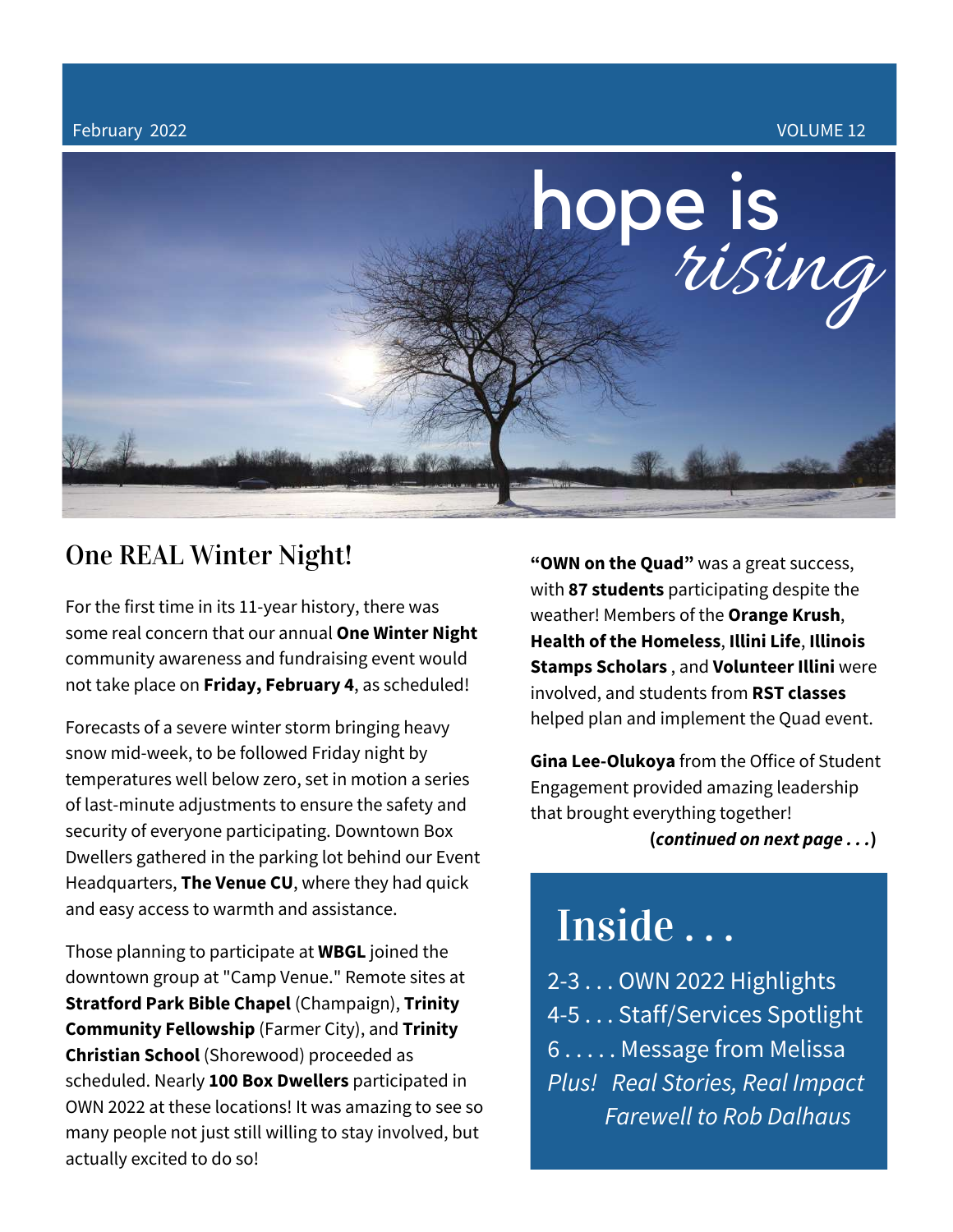

**J Leman and Gina Lee-Olukoya on the Quad**

"We actually thought a couple of days ago, well, it's not going to happen," Gina remarked during a remote check-in from the Quad. "But here we are, and we're all in!"

Back at Event Headquarters, emcees **Dan Church** and **J Leman** brought enthusiasm and energy to the night's activities, which featured musical performances by **Jean-Rene Balekita**, **Lia Caton**, **Jordan Pride**, the **Vineyard Worship Team**, and **Isaac Hanson**.

Throughout the evening, J's periodic check-ins from "Camp Venue," the Quad, and other satellite locations captured the experiences of participants, volunteers, and leaders (view the entire evening's program at our **[YouTube](https://youtu.be/FL2wr1sZ7EE) Channel**).

Event Night at **The Venue CU** kicked off with a welcome from C-U at Home leaders **Melissa Courtwright** and **Rob Dalhaus**, followed by an appreciation for Rob's 5+ years of service to our organization (see page 6).

"While this is my first One Winter Night," Melissa noted, "we want to acknowledge that this is Rob's last. He's the one who puts this all together, and C-U at Home is going to greatly miss him."

Presentations throughout the evening from a wide range of community partners shed light on the important work being done to meet the needs of the vulnerable population we all serve.

Presenters included **Karen Pickard** (Daily Bread Soup Kitchen), **Breaden Blecher** (City of Urbana), **Danielle Chynoweth** (Cunningham Township), **Nicole Bridges Musumeci** (Prosperity Gardens), and **Jason Fisher** (Canteen Run), and others.

Also presenting were good friends of our ministry **Wayne Wager** ("Why we help the homeless") and **Ruth Moore** ("You don't know what you don't know until you know it"). C-U at Home staff members **Cheryl Lehman**, **Cedar King**, and **Russ Mann** (pictured below) also took the stage to share stories from their daily work experiences.

As emcee **J Leman** proclaimed in one of his remote check-ins from the UIUC Quad, "In spite of the weather, One Winter Night marches on!" By Saturday morning, over **\$375,000** in donations had come in from our generous community and the fundraising efforts of our faithful Box Dwellers!

The **WCIA** drive-thru donation event, postponed to February 10, along with additional donations that came in over the two weeks after the event, brought our fundraising total to **\$445,000**!

Let's give the last word to **Rob**, whose enthusiasm for **One Winter Night** knows no bounds!

"I just want to say thank you for everyone who has prayed for C-U at Home, supported us with your dollars or your time, for just loving this ministry and giving us the opportunity to fill these gaps in our community. I'm really excited for the next chapter for Melissa and the C-U at Home team!"

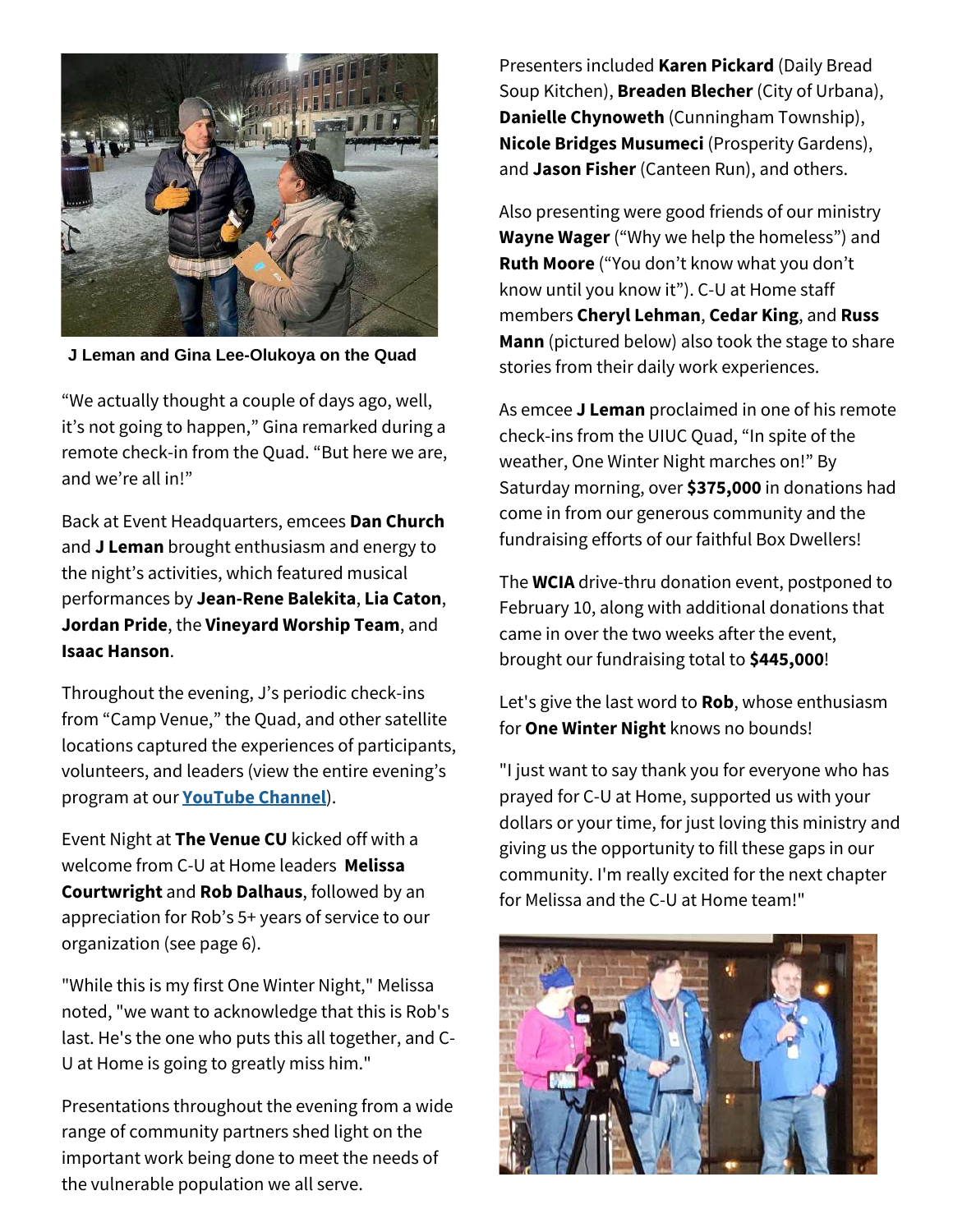# **ONE WINTER NIGHT 2022 RECAP**

Photos by **Mike Heiniger [Photography](https://mikeheinigerphotography.com/)**



We are truly blessed and grateful to everyone who helped make **OWN 2022** a success: donors, participants, volunteers, sponsors, and our amazing host, **The Venue CU**! With your generous support, we will continue to provide essential services to our friends without an address throughout the year - shelter, security, case management, outreach, and advocacy – always striving to bring grace, hope, and dignity to their lives. **THANK YOU!**

# **\$445,000 RAISED!!**



185 **Participants** 

88 Business Sponsors

22 Church Partners











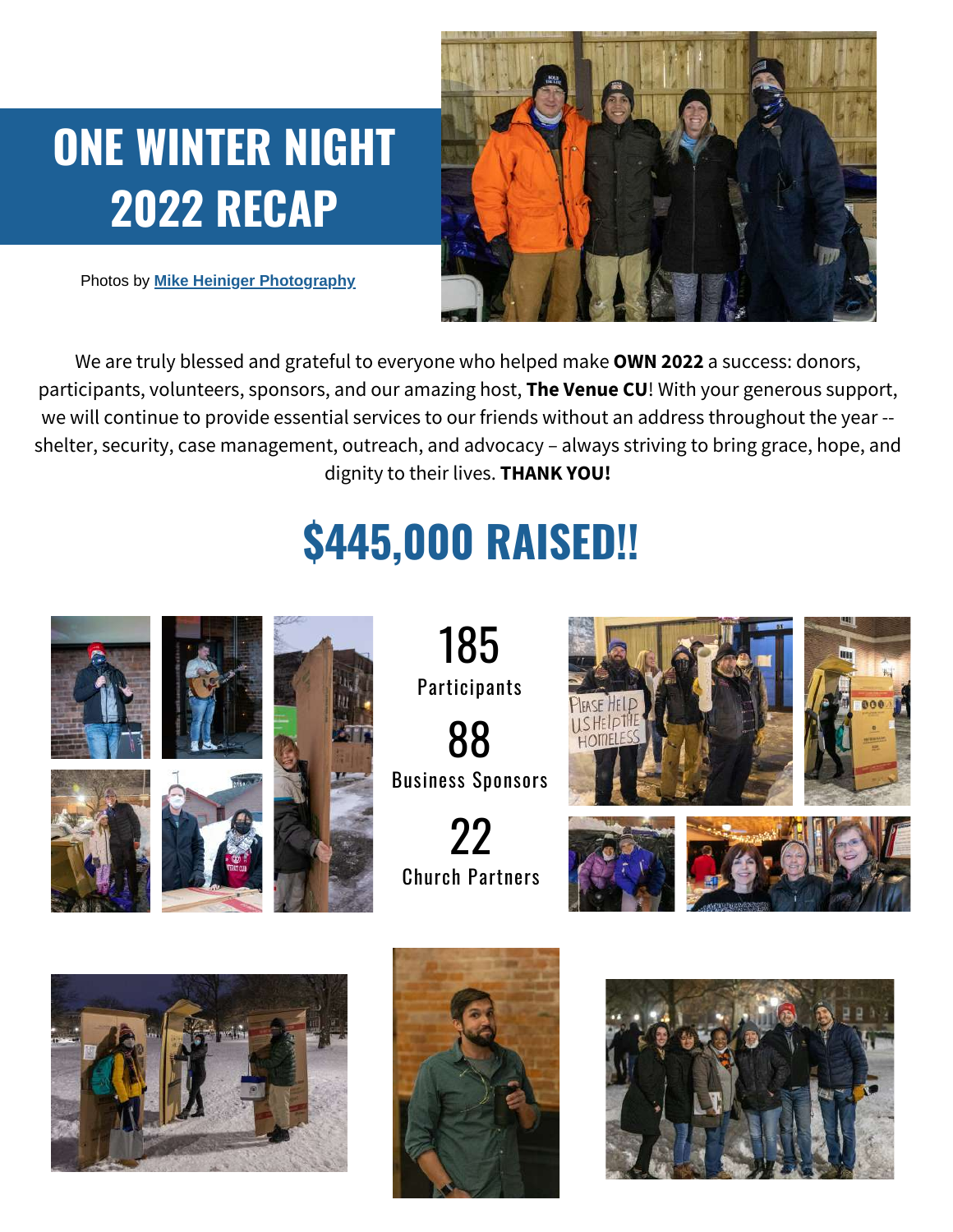



In late December of last year we took a big step, in collaboration with a number of other community partners\*, to open two new low barrier emergency winter shelters for men and women in downtown Champaign. Oversight of these new shelters required someone with particular skills to work with this specific population.

We are pleased to welcome that special someone, Victoria Costello (right), to our staff as Manager of the new emergency shelters. She brings not only a strong skill set to the position, but also a big heart and a lot of enthusiasm!

Victoria comes to us from . . . well, all over! Originally from St. Louis, MO, she's lived in NJ, PA, VA, and then moved back to St. Louis to complete a BA in clinical psychology from Saint Louis University in 2018. She arrived in C-U in August of 2021. Her work experience is as wide-reaching as her travels!

"I have experience working as a registered behavioral technician for children on the Autism spectrum," she explains, "and I became a mental health professional (MHP) as a recovery specialist working with adults experiencing mental illness and co-occurring substance use disorders. As a recovery specialist, I provided case management, taught independent living skills, and facilitated group therapy in a transitional housing program."

Victoria summed up her motivation for working in this field with a well-known Ghandi quote: "Be the change you wish to see in the world." She enjoys watching the people she works with grow and reach their full potential right before her eyes.



"Witnessing all of the victories won by clients is a major highlight of my work," she says, "but regardless of where someone may be in their journey, clinicians can never work harder than their clients."

During off-hours, Victoria spends her time with "The Dude," a rescue dog she describes as "my ultimate sidekick!" She also enjoys experimenting with makeup artistry, travel, live music, art in all of its forms, and coffee.

We are blessed to have such a gifted and compassionate person join our team to head up this new project!

\*The low barrier emergency winter shelters are a collaboration between C-U at Home, the City of Champaign, the City of Urbana, Cunningham Township, the Champaign County Board, and the Champaign County Regional Planning Commission. Space for the shelters has been generously provided by First Presbyterian Church of Champaign and New Covenant Fellowship.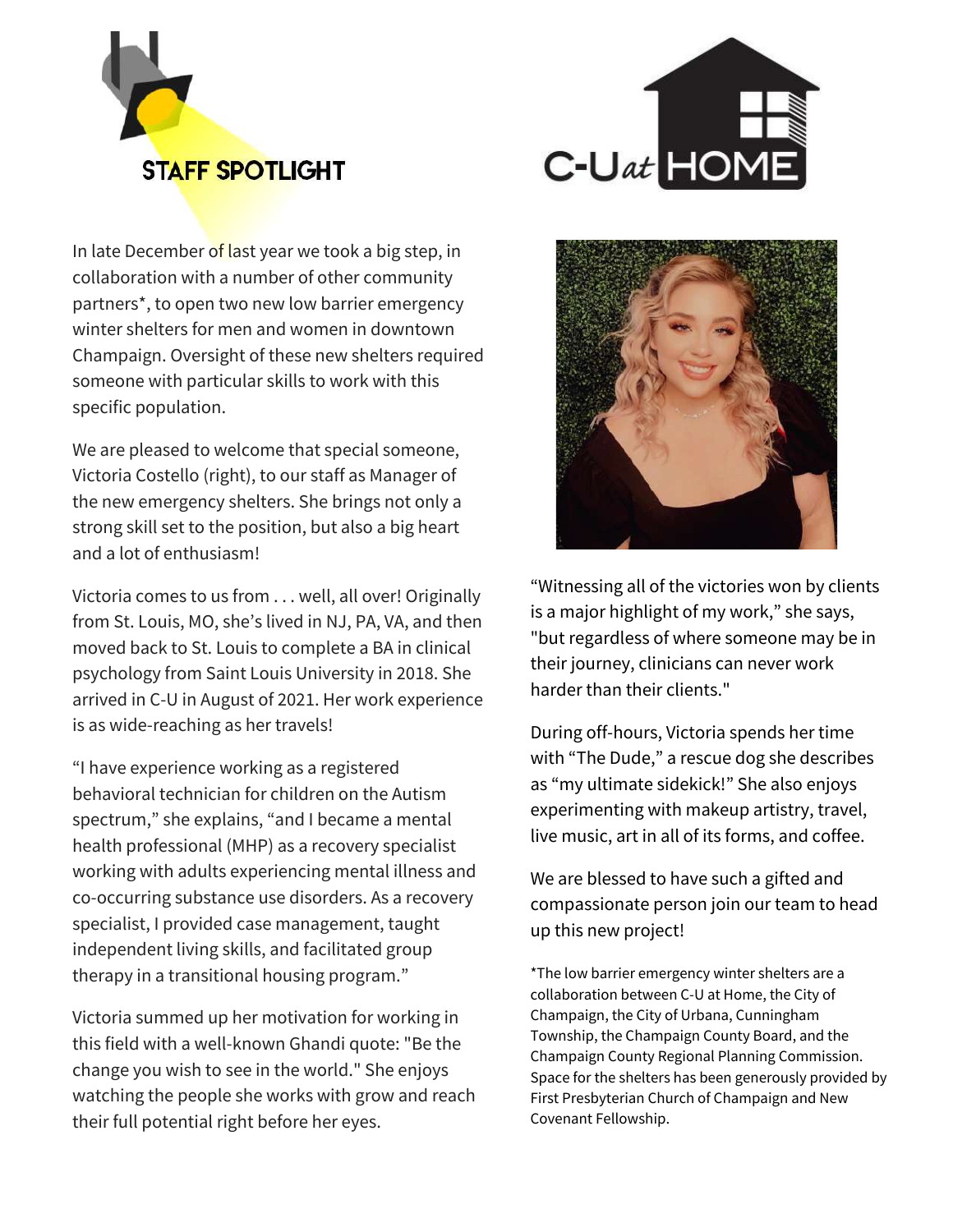

Click **[HERE](https://youtu.be/NthII5v50-w)** to view slideshow

## Real Life Stories, Real Life Impact

#### **Phoenix Daytime Drop-in Center**

When Tom began staying at our men's shelter, his outlook on life seemed rather bleak. Then one day, he came into our Phoenix Center with something that looked very much like hope in his eyes! He told us he was heading to a job interview. We told him we'd be praying for him, and he responded with a most sincere "thank you." When he returned, he was so excited show us a letter with a job offer from a local moving company!

#### **C-U Men's Shelter**

When health issues left Steve unable to work, and a series of misfortunes left him homeless, he found refuge at our Men's Shelter. But he still wanted to contribute, not just receive, so he volunteered to take charge of daily cleaning and sanitizing. He also helped out during the day by answering phones and sorting mail. With our assistance, Steve eventually made his way through the process of finding housing and moved into his own apartment. He was so grateful to have found a place to stay and work through that time of transition.

#### **Austin's Place Women's Shelter**

Sandra came to us in need of some help getting back on her feet. After we admitted her into our women's shelter, she spent time making friends, creating art, participating wholeheartedly in our Creative Writing and Poetry workshop, and just being a generally

positive presence. After a while, she came in to tell us that she'd gotten a place of her own, but she wanted to know if she could still come back and visit, adding, "I've made some good friends here, and that Poetry Workshop was dope!"

#### **Transitional Housing**

Kara came out of rehab, entered our housing program, and settled in at our women's soberliving residence. She had two big goals: to stay sober, and to work toward recovering custody of her children. She found work and completed all of the requirements to have her children returned. After five months in our program, Kara moved into our family house, and one month later her children joined her there. She remained employed, stayed sober, and has recently returned to her hometown -- with her children -- after having found work and a place to live there!



**Our Women's Transitional House**



To our **OWN 2022 Business Sponsors**! Click **[HERE](https://www.cuathome.us/one-winter-night/)** to see a complete list of sponsors, and please consider contacting them when you have need of the services they offer!